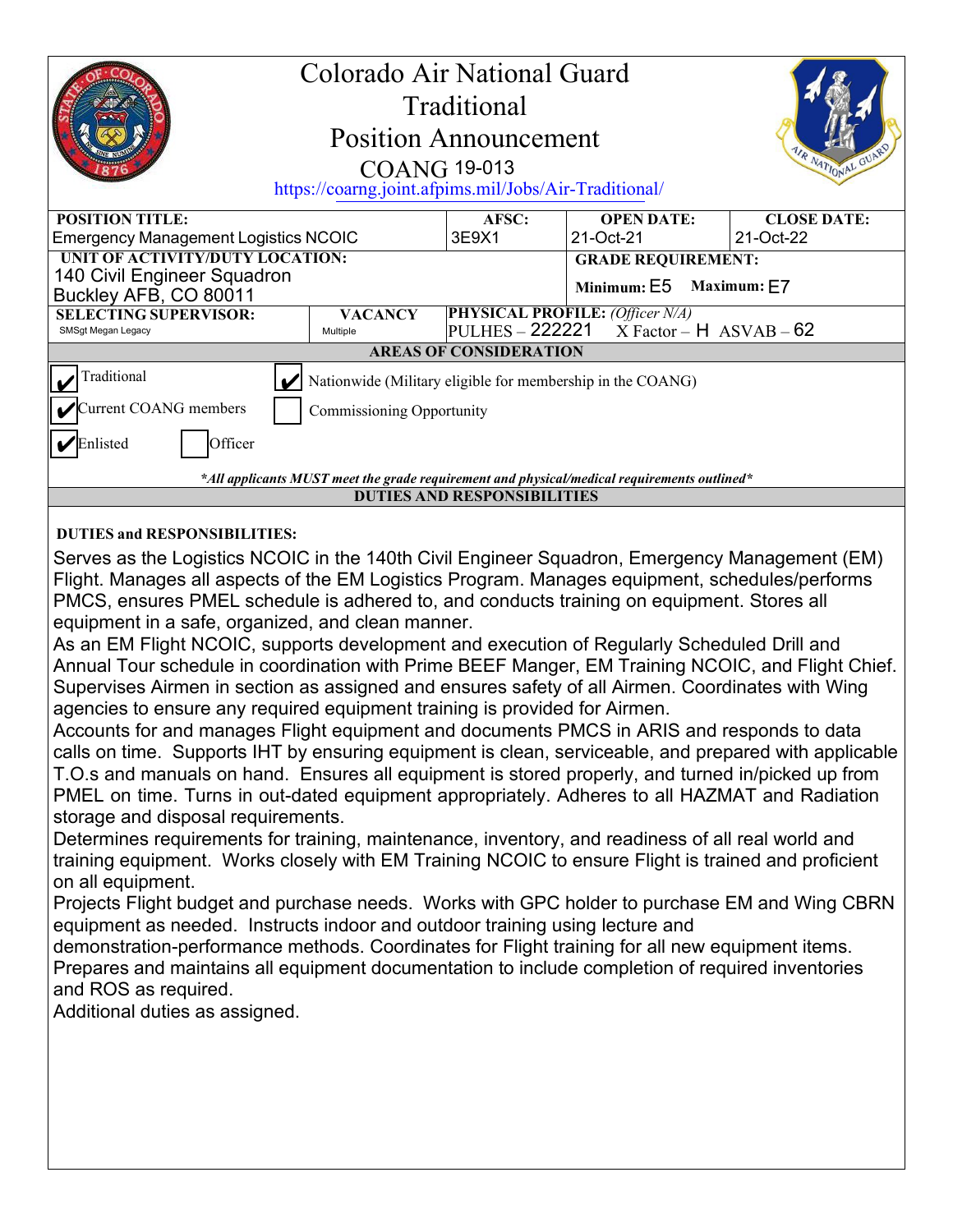## **SPECIALTY QUALIFICATIONS:**

Must be eligible to meet Colorado State Promotion Board for E7 within 3 months of selection.

## **APPLICATION PROCEDURES**

Interested applicants who meet the eligibility criteria listed in this announcement may apply by submitting the below listed documents to the location below**.** Complete applications must be received **no later than 2359 on or before the closing date**.

\*\*\*Selecting officials have the right to hold package review boards prior to in-person interviews\*\*\*

#### **Incomplete packages will not be considered for the position vacancy**

1. Cover Letter identifying the position you are applying for.

2. Civilian or Military Resume.

3. CURRENT (w/in 90 days) Records Review RIP (available on vMPF via AF Portal).

4. CURRENT Points Credit Summary (available on vMPF via AF Portal).

5. CURRENT and PASSING Report of Individual Fitness (from Air Force Fitness Management Systems (AFFMS)

6. Additional requirements: NA

**Add any other documentation you want provided.**

# \*\***SUBMIT ELECTRONIC ONLY\*\***

#### **QUESTIONS?**

If you have any questions on package submission you may contact 720-847-9446/DSN 847-9446 or email to the below email addresses. If you have any position related questions please contact the selecting supervisor.

## **SUBMIT APPLICATIONS TO MPS:**<br> **COR**<br> **COR**<br> **COR**<br> **COR**<br> **COR**<br> **COR**<br> **COR**<br> **COR**<br> **E-MAIL** APPLICATIONS VIA<br> **E-MAIL** APPLICATIONS VIA **OR: AMRDEC SAFE: https://safe.apps.mil/** michael.henderson.8@us.af.mil michael.henderson.8@us.af.mil

**REMARKS**

#### Federal law prohibits the use of government postage for submission of applications.

#### **THE COLORADO NATIONAL GUARD IS AN EQUAL OPPORTUNITY EMPLOYER**

All applicants will be protected under Title VI of the Civil Rights Act of 1964. Eligible applicants will be considered without regard to race, age, religion, marital status, national origin, political affiliation or any other non-merit factor. Due to restrictions in assignment to certain units and AFSC/MOS some positions may have gender restrictions.